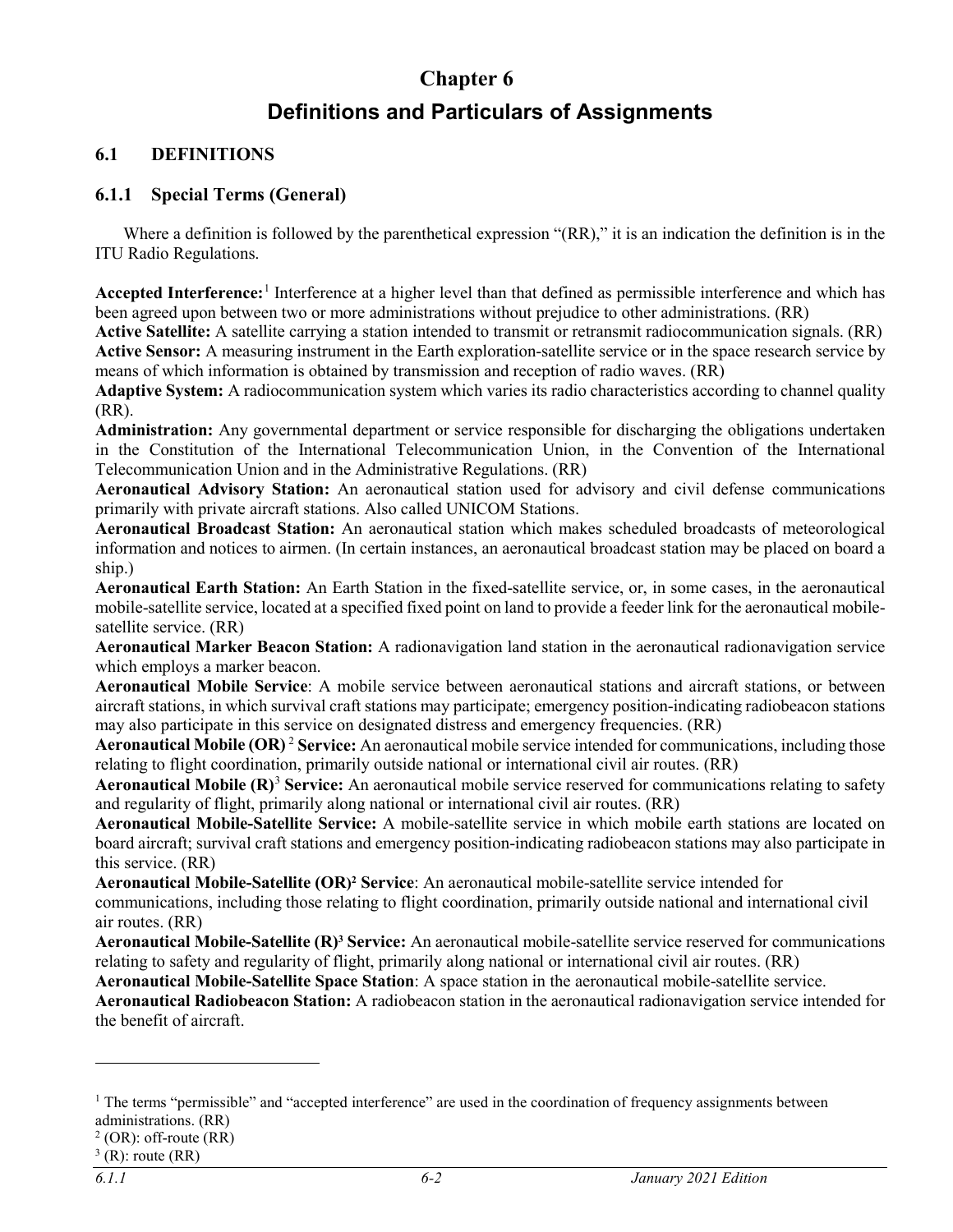**Aeronautical Radionavigation-Satellite Earth Station:** An fixed earth station in the aeronautical radionavigationsatellite service.

**Aeronautical Radionavigation-Satellite Mobile Earth Station:** A mobile earth station in the aeronautical radionavigation-satellite service.

**Aeronautical Radionavigation-Satellite Service:** A radionavigation-satellite service in which earth stations are located on board aircraft. (RR)

**Aeronautical Radionavigation Service:** A radionavigation service intended for the benefit and for the safe operation of aircraft. (RR)

**Aeronautical Radionavigation-Satellite Space Station:** A space station in the aeronautical radionavigationsatellite service.

**Aeronautical Station:** A land station in the aeronautical mobile service. In certain instances, an aeronautical station may be located, for example, on board ship or on a platform at sea. (RR)

**Aeronautical Telemetering Land Station:** A telemetering land station used in the flight testing of manned or unmanned aircraft, missiles, or major components thereof.

**Aeronautical Telemetering Mobile Station:** A telemetering mobile station used for transmitting data directly related to the airborne testing of the vehicle (or major components), on which the station is installed.

**Aeronautical Utility Land Station**: A land station located at airdrome control towers and used for control of ground vehicles and aircraft on the ground at airdromes.

**Aeronautical Utility Mobile Station:** A mobile station used for communication at airdromes with the aeronautical utility land station, the airdrome control station, the FAA flight service station, ground vehicles, and aircraft on the ground. (All transmissions shall be subject to the control of the airdrome control station and shall be discontinued immediately when so requested by the airdrome control operators.)

**Aircraft Earth Station:** A mobile earth station in the aeronautical mobile-satellite service located on board an aircraft. (RR)

**Aircraft Station:** A mobile station in the aeronautical mobile service, other than a survival craft station, located on board an aircraft. (RR)

**Airdrome Control Station:** An aeronautical station providing communication between an airdrome control tower and aircraft.

**Allocation (of a frequency band):** Entry in the Table of Frequency Allocations of a given frequency band for the purpose of its use by one or more (terrestrial or space) radiocommunication services or the radio astronomy service under specified conditions. This term shall also be applied to the frequency band concerned. (RR)

**Allotment (of a radio frequency or radio frequency channel)**: Entry of a designated frequency channel in an agreed plan, adopted by a competent conference, for use by one or more administrations for a terrestrial or space radiocommunication service in one or more identified countries or geographical areas and under specified conditions. (RR)

**Altimeter Station:** A radionavigation mobile station in the aeronautical radionavigation service which employs a radio altimeter.

**Altitude of the Apogee or of the Perigee:** The altitude of the apogee or perigee above a specified reference surface serving to represent the surface of the Earth. (RR)

**Amateur-Satellite Service:** A radiocommunication service using space stations on earth satellites for the same purposes as those of the amateur service. (RR)

**Amateur Service:** A radiocommunication service for the purpose of self-training, intercommunication and technical investigation carried out by amateurs, that is, by duly authorized persons interested in radio technique solely with a personal aim and without pecuniary interest. (RR)

**Amateur Station:** A station in the amateur service. (RR)

**ASDE:** A radiolocation device employed for airport surface surveillance.

**Assigned Frequency:** The center of the frequency band assigned to a station. (RR)

**Assigned Frequency Band:** The frequency band within which the emission of a station is authorized; the width of the band equals the necessary bandwidth plus twice the absolute value of the frequency tolerance. Where space stations are concerned, the assigned frequency band includes twice the maximum Doppler shift that may occur in relation to any point of the Earth's surface. (RR)

**Assignment (of a radio frequency or radio frequency channel):** Authorization given by an administration for a radio station to use a radio frequency or radio frequency channel under specified conditions. (RR)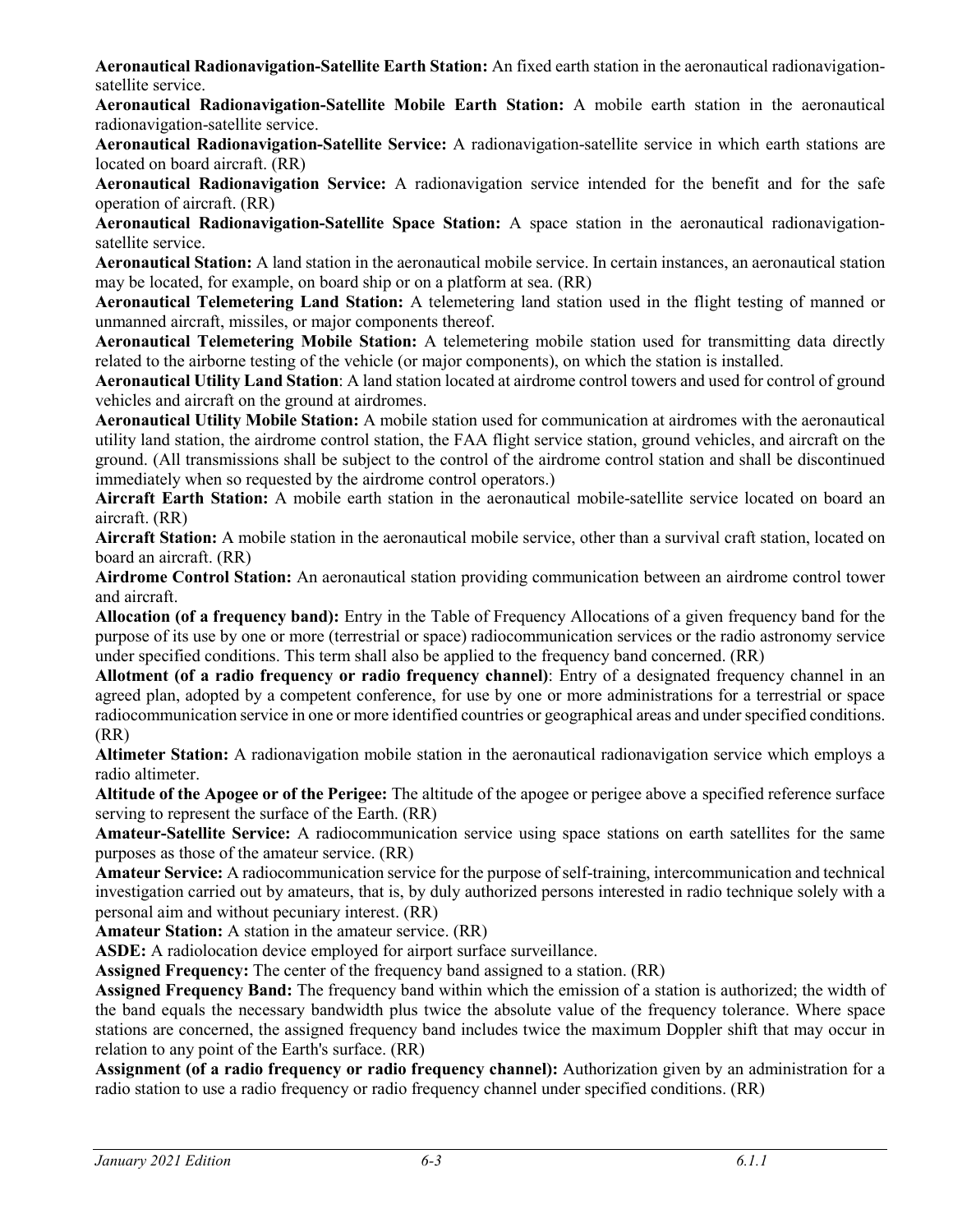**Authorized Bandwidth:** Authorized bandwidth is, for purposes of this Manual, the necessary bandwidth (bandwidth required for transmission and reception of intelligence) and does not include allowance for transmitter drift or Doppler shift.

**Aviation Instructional Station:** A land or mobile station in the aeronautical mobile service used for radiocommunications pertaining to instructions to students or pilots while actually operating aircraft or engaged in soaring activities.

**Base Earth Station:** An earth station in the fixed-satellite service or, in some cases, in the land mobile-satellite service, located at a specified fixed point or within a specified area on land to provide a feeder link for the land mobile-satellite service. (RR)

**Base Station:** A land station in the land mobile service. (RR)

**Bridge-to-Bridge Station:** A ship station operating in the port operations service in which messages are restricted to navigational communications and which is capable of operation from the ship's navigational bridge or, in the case of a dredge, from its main control station, operating on a frequency or frequencies in the 156-162 MHz band.

**Broadcasting-Satellite Service:** A radiocommunication service in which signals transmitted or retransmitted by space stations are intended for direct reception by the general public. In the broadcasting-satellite service, the term "direct reception" shall encompass both individual reception and community reception. (RR)

**Broadcasting-Satellite Space Station:** A space station in the broadcasting-satellite service (television).

**Broadcasting Service:** A radiocommunication service in which the transmissions are intended for direct reception by the general public. This service may include sound transmissions, television transmissions or other types of transmissions. (RR)

**Broadcasting Station:** A station in the broadcasting service. (RR)

**Carrier Power (of a radio transmitter):** The average power supplied to the antenna transmission line by a transmitter during one radio frequency cycle taken under the condition of no modulation. (RR)

**Characteristic Frequency:** A frequency which can be easily identified and measured in a given emission. A carrier frequency may, for example, be designated as the characteristic frequency. (RR) (See also Reference Frequency.) **Chip-Rate:** The rate of encoding.

**Class of Emission:** The set of characteristics of an emission, designated by standard symbols, e.g., type of modulation of the main carrier, modulating signal, type of information to be transmitted, and also if appropriate, any additional signal characteristics. (RR)

**Coast Earth Station:** An earth station in the fixed-satellite service or, in some cases, in the maritime mobile-satellite service, located at a specified fixed point on land to provide a feeder link for the maritime mobile-satellite service. (RR)

**Coast Station:** A land station in the maritime mobile service. (RR)

**Coded Squelch:** A system wherein radio receivers are equipped with devices which allow audio signals to appear at the receiver output only when a carrier modulated with a specific signal is received.

**Cognitive Radio System**: A radiocommunication system that is aware of its environment and internal state and can make decisions about, and adjust, its operating characteristics based on information and predefined objectives.

**Community Reception (in the broadcasting-satellite service):** The reception of emissions from a space station in the broadcasting-satellite service by receiving equipment, which in some cases may be complex and have antennae larger than those used for individual reception, and intended for use:

• by a group of the general public at one location; or

• through a distribution system covering a limited area. (RR)

**Conterminous United States:** The term "Conterminous United States" includes the 48 contiguous States and the District of Columbia. (See also definitions for "United States" and "United States and Possessions."

**Coordination Area:** The area associated with an earth station outside of which a terrestrial station sharing the same frequency band neither causes nor is subject to interfering emissions greater than a permissible level. (RR)

**Coordination Contour:** The line enclosing the coordination area. (RR)

**Coordination Distance:** Distance on a given azimuth from an earth station beyond which a terrestrial station sharing the same frequency band neither causes nor is subject to interfering emissions greater than a permissible level. (RR) **Coordinated Universal Time (UTC):** Time scale, based on the second (SI), as defined in ITU-R recommendation ITU-R TF.460-6. (RR)

**Deep Space:** Space at distances from the Earth equal to or greater than 2 x 10<sup>6</sup> kilometers. (RR)

**Direct Sequence Spread Spectrum:** A signal structuring technique utilizing a digital code sequence having a chip rate much higher than the information signal bit rate. Each information bit of a digital signal is transmitted as a pseudo-random sequence of chips.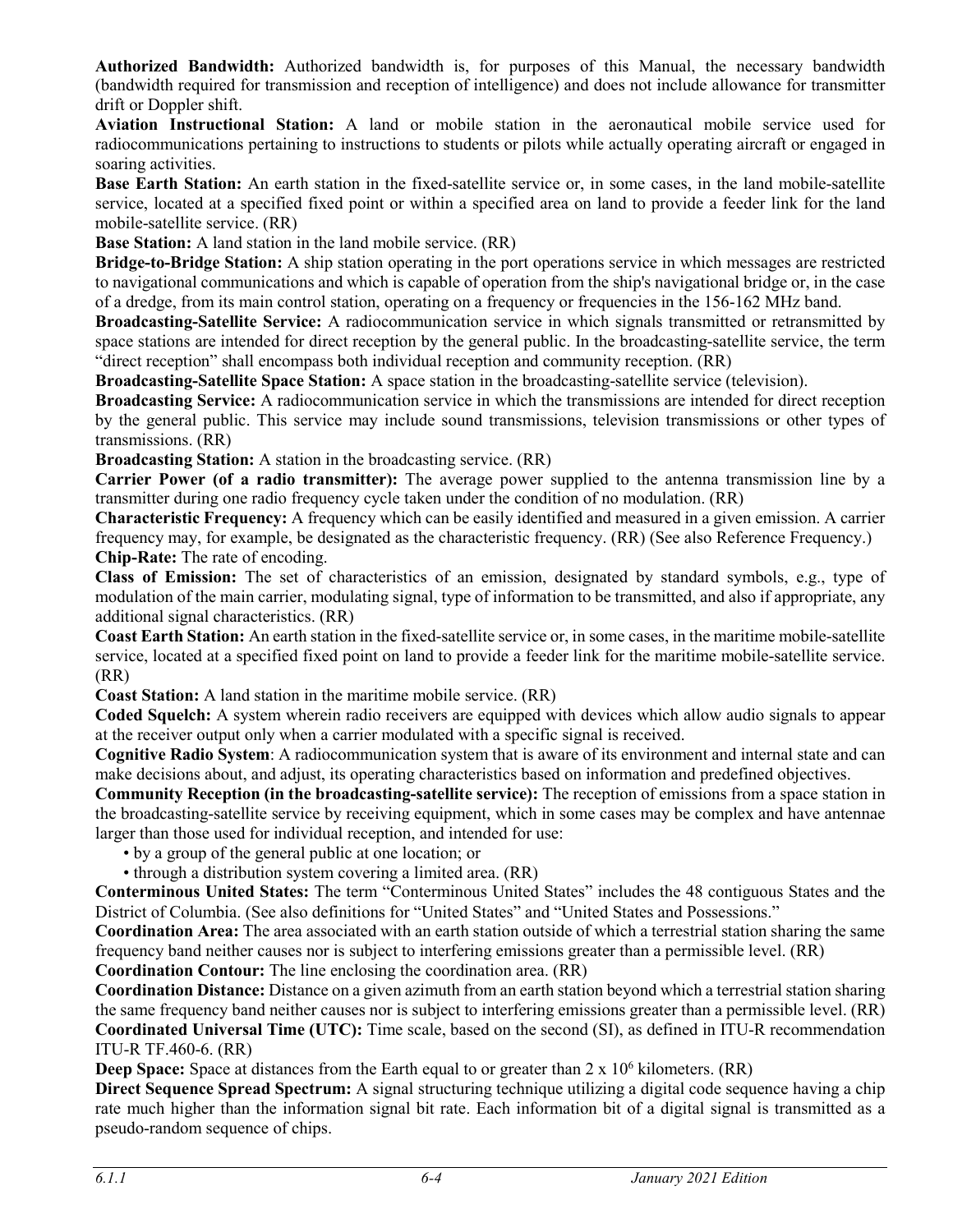**Distance Measuring Equipment (DME):** Equipment that ascertains the distance of an interrogator from a transponder by measuring the time of transmission to and from the transponder.

**Duplex Operation:** Operating method in which transmission is possible simultaneously in both directions of a telecommunication channel.<sup>[4](#page-3-0)</sup> (RR)

**Dynamic Spectrum Access:** The real-time adjustment of spectrum utilization in response to changing circumstances and objectives.

**Earth Exploration-Satellite Earth Station:** An earth station in the Earth exploration-satellite service.

**Earth Exploration-Satellite Service:** A radiocommunication service between earth stations and one or more space stations, which may include links between space stations, in which:

information relating to the characteristics of the Earth and its natural phenomena including data relating to the state of the environment is obtained from active sensors or passive sensors on earth satellites;

- similar information is collected from airborne or Earth-based platforms;
- such information may be distributed to *earth stations* within the system concerned;
- platform interrogation may be included.

This service may also include *feeder links* necessary for its operation. (RR)

**Earth Exploration-Satellite Space Station:** A space station in the Earth exploration-satellite service.

**Earth Station:** A station located either on the Earth's surface or within the major portion of the Earth's atmosphere and intended for communication:

• with one or more space stations; or

• with one or more stations of the same kind by means of one or more reflecting satellites or other objects in space. (RR)

**Effective Antenna Gain Contour (of a steerable satellite beam):** An envelope of antenna gain contours resulting from moving the boresight of a steerable satellite beam along the limits of the effective boresight area. (RR)

**Effective Boresight Area (of a steerable satellite beam):** An area on the surface of the Earth within which the boresight of a steerable satellite beam is intended to be pointed. There may be more than one unconnected effective boresight area to which a single steerable satellite beam is intended to be pointed. (RR)

**Effective Monopole Radiated Power (e.m.r.p.) (in a given direction):** The product of the power supplied to the antenna and its gain relative to a short vertical antenna in a given direction. (RR)

**Effective Radiated Power (e.r.p.) (in a given direction):** The product of the power supplied to the antenna and its gain relative to a halfwave dipole in a given direction. (RR)

**Electromagnetic Compatibility (EMC):** Electromagnetic compatibility is the condition which prevails when telecommunications equipment is performing its individually designed function in a common electromagnetic environment without causing or suffering unacceptable degradation due to unintentional electromagnetic interference to or from other equipment in the same environment.

**Emergency locator transmitter (ELT):** A transmitter of an aircraft or survival craft actuated manually or automatically that is used as an alerting and locating aid for survival purposes.

**Emergency Position-Indicating Radiobeacon Station:** A station in the mobile service the emissions of which are intended to facilitate search and rescue operations. (RR)

**Emission:** Radiation produced, or the production of radiation, by a radio transmitting station. For example, the energy radiated by the local oscillator of a radio receiver would not be an emission but a radiation. (RR)

**Environmental Communications:** Communications in the maritime mobile service for the broadcast of information pertaining to the environmental conditions in which vessels operate (i.e., weather, sea conditions, time signals of a grade adequate for practical navigation, notices to mariners and hazards to navigation).

**Equivalent Isotropically Radiated Power (e.i.r.p.):** The product of the power supplied to the antenna and the antenna gain in a given direction relative to an isotropic antenna (absolute or isotropic gain). (RR)

**Equivalent Satellite Link Noise Temperature:** The noise temperature referred to the output of the receiving antenna of the earth station corresponding to the radio frequency noise power which produces the total observed noise at the output of the satellite link excluding noise due to interference coming from satellite links using other satellites and from terrestrial systems. (RR)

**Expendable Launch Vehicle (ELV):** A booster rocket that can be used only once to launch a payload, such as a missile or space vehicle.

<span id="page-3-0"></span><sup>&</sup>lt;sup>4</sup> In general, duplex operation and semi-duplex operation require two frequencies in radiocommunications; simplex operation may use either one or two. (RR)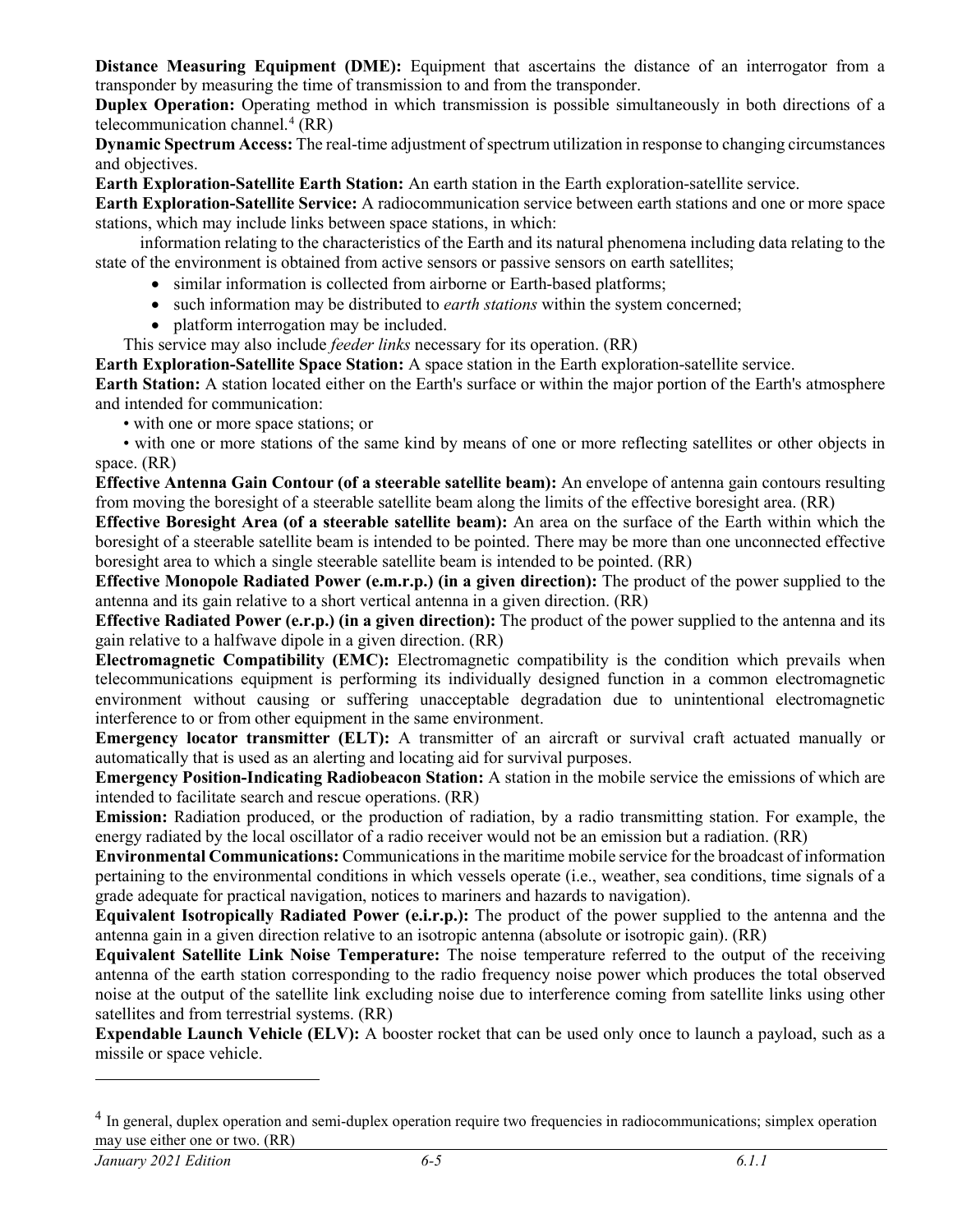**Experimental Composite Station:** An experimental station used in experimental operations of a complex nature not readily specified or used in operation which is a composite of two or more of the established experimental categories.

**Experimental Contract Developmental Station:** An experimental station used for the evaluation or testing under federal government contract of electronics equipment or systems in a design or development stage.

**Experimental Developmental Station:** An experimental station used for evaluation or testing of electronics equipment or systems in a design or development stage.

**Experimental Export Station:** An experimental station intended for export and used for the evaluation or testing of electronics equipment or systems in the design or development stage.

**Experimental Research Station:** An experimental station used in basic studies concerning scientific investigations looking toward the improvement of the art of radiocommunications.

**Experimental Station:** A station utilizing radio waves in experiments with a view to the development of science or technique. This definition does not include amateur stations. (RR)

**Experimental Testing Station:** An experimental station used for the evaluation or testing of electronics equipment or systems, including site selection and transmission path surveys, which have been developed for operational use.

**Facsimile:** A form of telegraphy for the transmission of fixed images, with or without half-tones, with a view to their reproduction in a permanent form. (RR)

**Feeder Link:** A radio link from an earth station at a given location to a space station, or vice versa, conveying information for a space radiocommunication service other than for the fixed-satellite service. The given location may be at a specified fixed point, or at any fixed point within specified areas. (RR)

**Field-Disturbance Sensor:** A restricted radiation device which establishes a radio frequency field in its vicinity and detects changes in that field resulting from the movement of persons or objects within the radio frequency field. Examples: microwave intrusion sensors; devices that use RF energy for production line counting and sensing.

**Fixed Earth Station:** An earth station intended to be used at a specified fixed point.

**Fixed-Satellite Earth Station:** An earth station in the fixed-satellite service.

**Fixed-Satellite Service:** A radiocommunication service between earth stations at given positions when one or more satellites are used; the given position may be a specified fixed point or any fixed point within specified areas; in some cases this service includes satellite-to-satellite links, which may also be operated in the inter-satellite service, the fixed-satellite service may also include feeder links for other space radiocommunication services. (RR)

**Fixed-Satellite Space Station:** A space station in the fixed-satellite service.

**Fixed Service:** A radiocommunication service between specified fixed points. (RR)

**Fixed Station:** A station in the fixed service. (RR)

**Flight Telemetering Land Station:** A telemetering land station the emissions of which are used for telemetering to a balloon; to a booster or rocket, excluding a booster or rocket in orbit about the Earth or in deep space; or to an aircraft, excluding a station used in the flight testing of an aircraft.

**Flight Telemetering Mobile Station:** A telemetering mobile station used for transmitting data from an airborne vehicle, excluding data related to airborne testing of the vehicle itself, (or major components thereof).

**Flight Termination:** An emergency action taken by range safety when a vehicle violates established safety criteria for the protection of life and property. This action circumvents the vehicles' normal control modes and ends its powered and/or controlled flight. This action may include any one or a combination of the following:

- a. Complete vehicle destruction by explosive means.
- b. Aerodynamic disruption of the flight mechanism.
- c. Deployment of high drag devices.
- d. Fuel cut-off to the combustion chambers of ignited motors.
- e. Inhibit ignition of unburned motors.
- f. Other special actions dictated by the vehicle configuration or special problems.

These actions may be activated by manual, computerized, and/or automatic modes.

**Flight Test Station:** An aeronautical station used for the transmission of essential communications in connection with the testing of aircraft or major components of aircraft.

**Frequency-Hopping Spread Spectrum:** A signal structuring technique employing automatic switching of the transmitted frequency. Selection of the frequency to be transmitted is typically made in a pseudo-random manner from a set of frequencies covering a band wider than the information band-width. The intended receiver would frequency-hop in synchronization with the code of the transmitter in order to retrieve the desired information.

**Frequency Sharing:** The common use of the same portion of the radio frequency spectrum by two or more users where a probability of interference exists.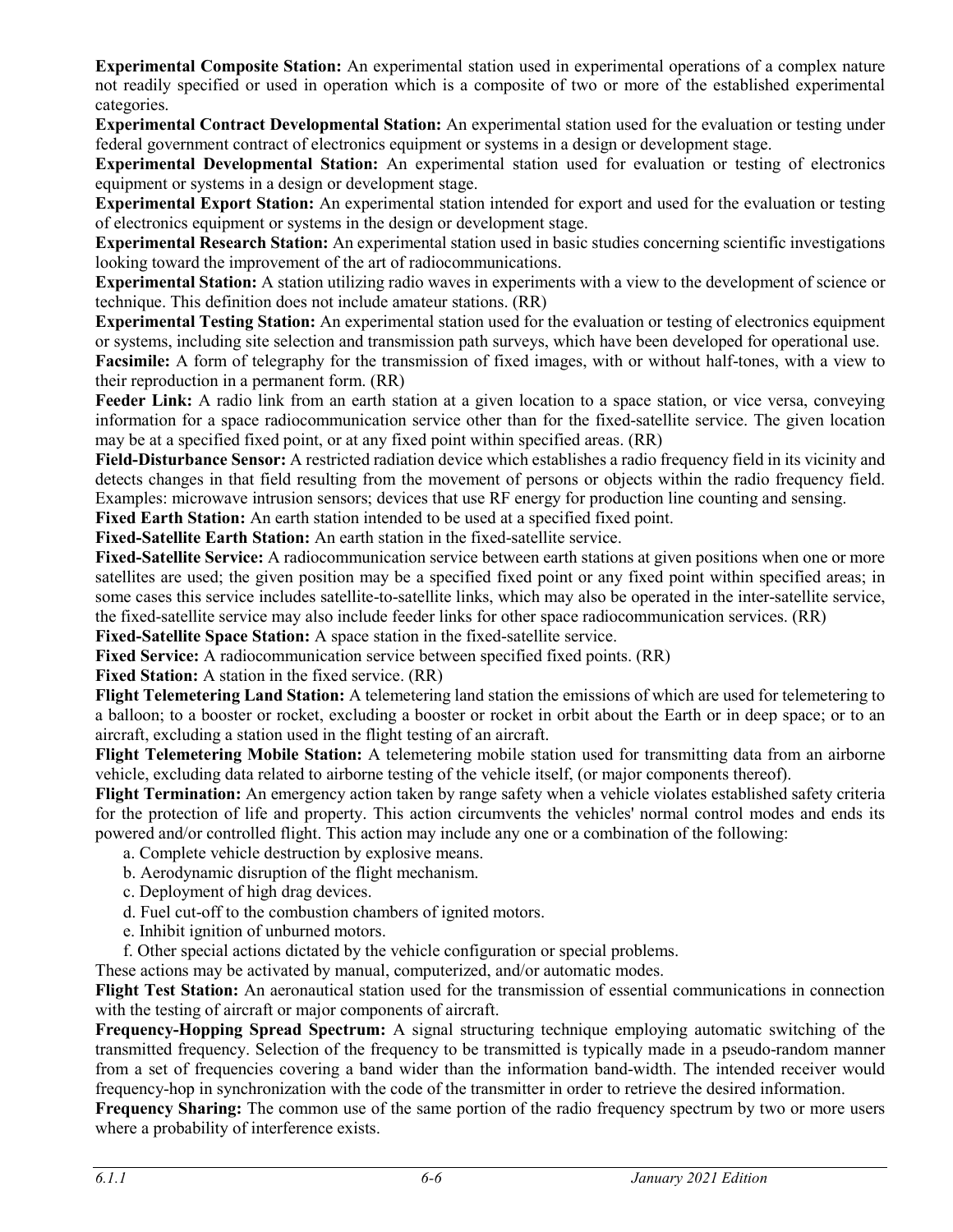**Frequency-Shift Telegraphy:** Telegraphy by frequency modulation in which the telegraph signal shifts the frequency of the carrier between predetermined values. (RR)

**Frequency Tolerance:** The maximum permissible departure by the center frequency of the frequency band occupied by an emission from the assigned frequency or, by the characteristic frequency of an emission from the reference frequency. The frequency tolerance is expressed in parts in 106 or in Hertz. (RR)

**Full Carrier Single-Sideband Emission:** A single-sideband emission without reduction of the carrier. (RR)

**Gain of an Antenna:** The ratio, usually expressed in decibels, of the power required at the input of a loss free reference antenna to the power supplied to the input of the given antenna to produce, in a given direction, the same field strength or the same power flux-density at the same distance. When not specified otherwise, the gain refers to the direction of maximum radiation. The gain may be considered for a specified polarization. Depending on the choice of the reference antenna a distinction is made between:

• absolute or isotropic gain  $(G_i)$ , when the reference antenna is an isotropic antenna isolated in space;

• gain relative to a half-wave dipole  $(G_d)$ , when the reference antenna is a half-wave dipole isolated in space whose equatorial plane contains the given direction;

• gain relative to a short vertical antenna  $(G_v)$ , when the reference antenna is a linear conductor, much shorter than one quarter of the wavelength, normal to the surface of a perfectly conducting plane which contains the given direction. (RR)

**Geostationary Satellite:** A geosynchronous satellite whose circular and direct orbit lies in the plane of the Earth's equator and which thus remains fixed relative to the Earth; by extension, a geosynchronous satellite which remains approximately fixed relative to the Earth. (RR)

**Geostationary Satellite Orbit:** The orbit of a geosynchronous satellite whose circular and direct orbit lies in the plane of the Earth's equator. (RR)

**Geosynchronous Satellite:** An earth satellite whose period of revolution is equal to the period of rotation of the Earth about its axis. (RR)

**Glide Path (Slope) Station:** A radionavigation land station which provides vertical guidance to aircraft during approach to landing.

**Harmful Interference:** Interference which endangers the functioning of a radionavigation service or of other safety services or seriously degrades, obstructs, or repeatedly interrupts a radiocommunication service operating in accordance with these regulations. (RR)

**Hertz:** A unit of frequency which is equivalent to one cycle per second.

**Hybrid Spread Spectrum:** A combination of Frequency Hopping Spread Spectrum and Direct Sequence Spread Spectrum.

**Hydrologic and Meteorological Fixed Station:** A fixed station the emissions of which are used for the automatic transmission of either hydrologic or meteorological data, or both.

**Hydrologic and Meteorological Land Station:** A land station the emissions of which are used for the automatic transmission of either hydrologic or meteorological data, or both.

**Hydrologic and Meteorological Mobile Station:** A mobile station the emissions of which are used for the automatic transmission of either hydrologic or meteorological data, or both.

**Incidental Radiation Device:** A device that radiates radio frequency energy during the course of its operation although the device is not intentionally designed to generate radio frequency energy.

**Inclination of an Orbit (of an earth satellite):** The angle determined by the plane containing the orbit and the plane of the Earth's equator. (RR)

**Individual Reception (in the broadcasting-satellite service):** The reception of emissions from a space station in the broadcasting-satellite service by simple domestic installations and in particular those possessing small antennae. (RR)

**Industrial Heating Equipment:** Any apparatus which utilizes a radio frequency oscillator or any other type of radio frequency generator and transmits radio frequency energy used for or in connection with industrial heating operations utilized in a manufacturing or production process.

**Industrial, Scientific and Medical (ISM) Applications (of radio frequency energy):** Operation of equipment or appliances designed to generate and use locally radio frequency energy for industrial, scientific, medical, domestic or similar purposes, excluding applications in the field of telecommunications. (RR)

**Instrument Landing System (ILS):** A radionavigation system which provides aircraft with horizontal and vertical guidance just before and during landing and, at certain fixed points, indicates the distance to the reference point of landing. (RR)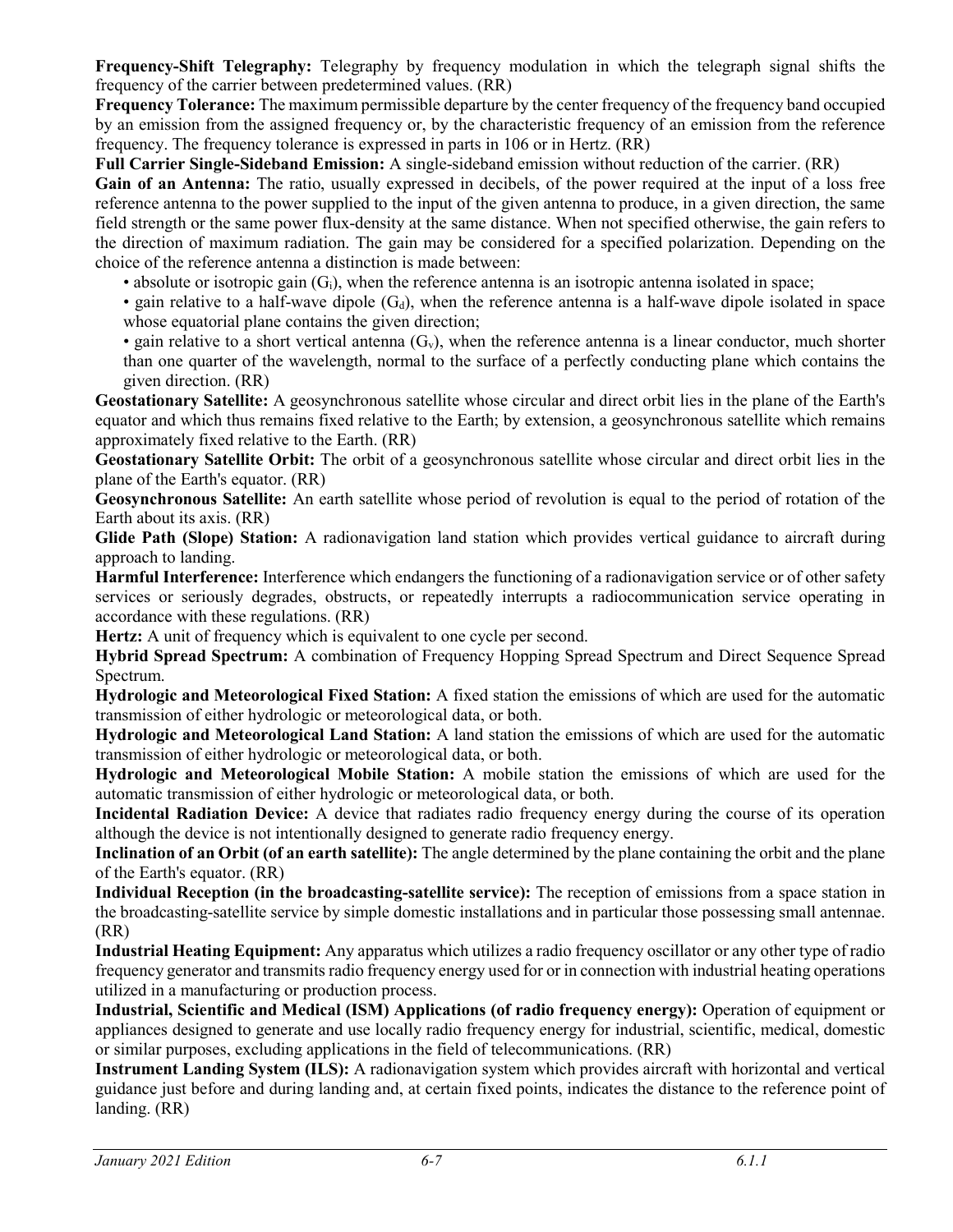**Instrument Landing System Glide Path:** A system of vertical guidance embodied in the instrument landing system which indicates the vertical deviation of the aircraft from its optimum path of descent. (RR)

**Instrument Landing System Localizer:** A system of horizontal guidance embodied in the instrument landing system which indicates the horizontal deviation of the aircraft from its optimum path of descent along the axis of the runway. (RR)

**Interference:** The effect of unwanted energy due to one or a combination of emissions, radiations, or inductions upon reception in a radiocommunication system, manifested by any performance degradation, misinterpretation, or loss of information which could be extracted in the absence of such unwanted energy. (RR)

**International Broadcasting Station:** A broadcasting station, employing frequencies allocated to the broadcasting service between 5950 kHz and 26100 kHz, whose transmissions are intended to be received directly by the general public in foreign countries.

**Inter-Satellite Service:** A radiocommunication service providing links between artificial earth satellites. (RR) **Inter-Satellite Space Station:** A space station in the inter-satellite service.

**Ionosphere Sounder:** A device that transmits signals for the purpose of determining ionospheric conditions.

**Ionospheric Scatter:** The propagation of radio waves by scattering as a result of irregularities or discontinuities in the ionization of the ionosphere. (RR)

**Land Earth Station:** An earth station in the fixed-satellite service or, in some cases, in the mobile-satellite service, located at a specified fixed point or within a specified area on land to provide a feeder link for the mobile-satellite service. (RR)

**Land Mobile Earth Station:** A mobile earth station in the land mobile-satellite service capable of surface movement within the geographical limits of a country or continent. (RR)

**Land Mobile-Satellite Service:** A mobile-satellite service in which mobile earth stations are located on land. (RR) **Land Mobile-Satellite Space Station:** A space station in the land mobile-satellite service.

**Land Mobile Service:** A mobile service between base stations and land mobile stations, or between land mobile stations. (RR)

**Land Mobile Station:** A mobile station in the land mobile service capable of surface movement within the geographical limits of a country or continent. (RR)

**Land Station:** A station in the mobile service not intended to be used while in motion. (RR)

**Left-Hand (or Anti-Clockwise) Polarized Wave:** An elliptically or circularly-polarized wave, in which the electric field vector, observed in any fixed plane, normal to the direction of propagation, whilst looking in the direction of propagation, rotates with time in a left-hand or anticlockwise direction. (RR)

**Localizer Station:** A radionavigation land station in the aeronautical radionavigation service which employs an Instrument Landing System Localizer.

**Loran Station:** A long distance radionavigation land station transmitting synchronized pulses. Hyperbolic lines of position are determined by the measurement of the difference in the time of arrival of these pulses.

**Low-Power Communication Device:** A restricted radiation device, exclusive of those employing conducted or guided radio frequency techniques, used for the transmission of signs, signals (including control signals), writing, images and sounds or intelligence of any nature by radiation of electromagnetic energy. Examples: Wireless microphone, phonograph oscillator, radio-controlled garage door opener, and radio-controlled models.

**Marine Broadcast Station:** A coast station which makes scheduled broadcasts of time, meteorological, and hydrographic information.

**Marine Radiobeacon Station:** A radiobeacon station in the maritime radionavigation service intended for the benefit of ships.

**Maritime Mobile-Satellite Service:** A mobile-satellite service in which mobile earth stations are located on board ships; survival craft stations and emergency position-indicating radiobeacon stations may also participate in this service. (RR)

**Maritime Mobile-Satellite Space Station:** A space station in the maritime mobile-satellite service.

**Maritime Mobile Service:** A mobile service between coast stations and ship stations, or between ship stations, or between associated on-board communication stations; survival craft stations and emergency position-indicating radiobeacon stations may also participate in this service. (RR)

**Maritime Radionavigation-Satellite Earth Station:** An fixed earth station in the maritime radionavigation-satellite service.

**Maritime Radionavigation-Satellite Mobile Earth Station:** A mobile earth station in the maritime radionavigation-satellite service.

**Maritime Radionavigation-Satellite Service:** A radionavigation-satellite service in which earth stations are located on board ships. (RR)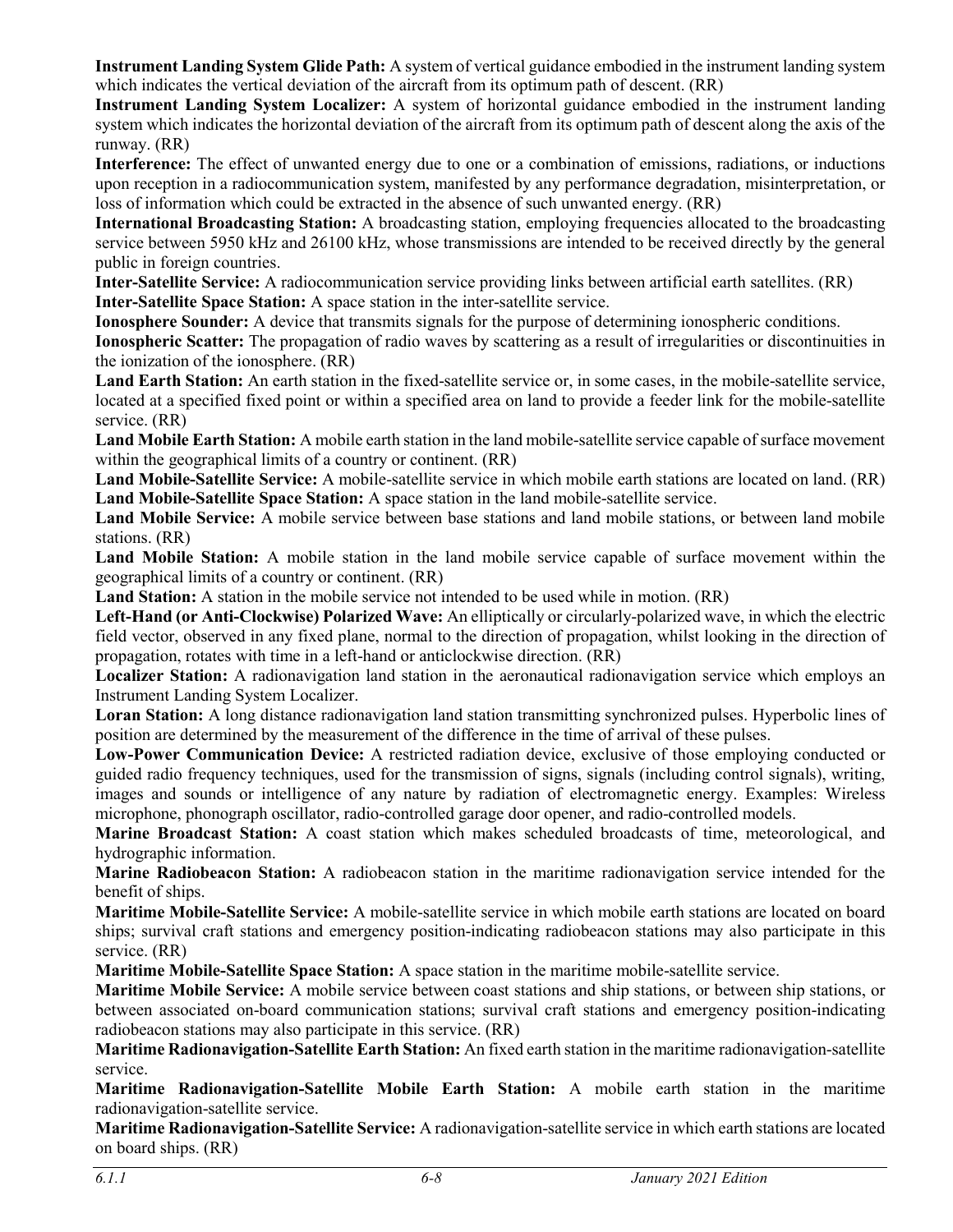**Maritime Radionavigation-Satellite Space Station:** A space station in the maritime radionavigation-satellite service.

**Maritime Radionavigation Service:** A radionavigation service intended for the benefit and for the safe operation of ships. (RR)

**Marker Beacon:** A transmitter in the aeronautical radionavigation service which radiates vertically a distinctive pattern for providing position information to aircraft. (RR)

**Mean Power (of a radio transmitter):** The average power supplied to the antenna transmission line by a transmitter during an interval of time sufficiently long compared with the lowest frequency encountered in the modulation taken under normal operating conditions. (RR)

**Medical Diathermy Equipment:** Any apparatus (other than surgical diathermy apparatus designed for intermittent operation with low power), which utilizes a radio frequency oscillator or any other type of radio frequency generator and transmits radio frequency energy used for therapeutic purposes.

**Meteor Burst Communications:** Communications by the propagation of radio signals reflected by ionized meteor trails.

**Meteorological Aids Service:** A radiocommunication service used for meteorological, including hydrological, observations and exploration. (RR)

**Meteorological Radar Station:** A station in the meteorological aids service employing radar.

**Meteorological-Satellite Earth Station:** An earth station in the meteorological-satellite service.

**Meteorological-Satellite Service:** An Earth exploration-satellite service for meteorological purposes. (RR)

**Meteorological-Satellite Space Station:** A space station in the meteorological-satellite service.

**Miscellaneous ISM Equipment:** Any apparatus other than that defined as medical diathermy equipment or industrial heating equipment, or otherwise excepted by those definitions, in which radio frequency energy is applied to materials to produce physical, biological, or chemical effects such as heating, ionization of gases, mechanical vibrations, hair removal, and acceleration of charged particles, which do not involve communications or the use of radio receiving equipment.

**Mobile Earth Station:** An earth station in the mobile-satellite service intended to be used while in motion or during halts at unspecified points. (RR)

**Mobile-Satellite Service:** A radiocommunication service:

- between mobile earth stations and one or more space stations, or between space stations used by this service; or
- between mobile earth stations by means of one or more space stations.

This service may also include feeder links necessary for its operation. (RR)

**Mobile-Satellite Space Station:** A space station in the mobile-satellite service.

**Mobile Service:** A radiocommunication service between mobile and land stations, or between mobile stations. (RR) **Mobile Station:** A station in the mobile service intended to be used while in motion or during halts at unspecified points. (RR)

**Multi-Function System:** A system that provides for more than one type of telecommunication with the same equipment. This system can have one or more principal functions and may have one or more secondary functions contained within the signal format or structure. The signal structure technique can be either of a conventional or spread spectrum type.

**Multi-Satellite Link:** A radio link between a transmitting earth station and a receiving earth station through two or more satellites, without any intermediate earth station. A multi-satellite link comprises one up-link, one or more satellite-to-satellite links and one downlink. (RR)

**Necessary Bandwidth:** For a given class of emission, the width of the frequency band which is just sufficient to ensure the transmission of information at the rate and with the quality required under specified conditions. (RR) (See Annex J for formulas used to calculate necessary bandwidth.)

**Non-Interference Basis (NIB):** A condition of use relative to other specified uses that affords no protection from harmful interference from the other specified users, and prohibits causing harmful interference to the other specified users.

**Occupied Bandwidth:** The width of a frequency band such that, below the lower and above the upper frequency limits, the *mean powers* emitted are each equal to a specified percentage  $\beta/2$  of the total mean power of a given *emission*.

Unless otherwise specified by the ITU-R Recommendation for the appropriate *class of emission*, the value of  $\beta$  / 2 should be taken as 0.5%. (RR)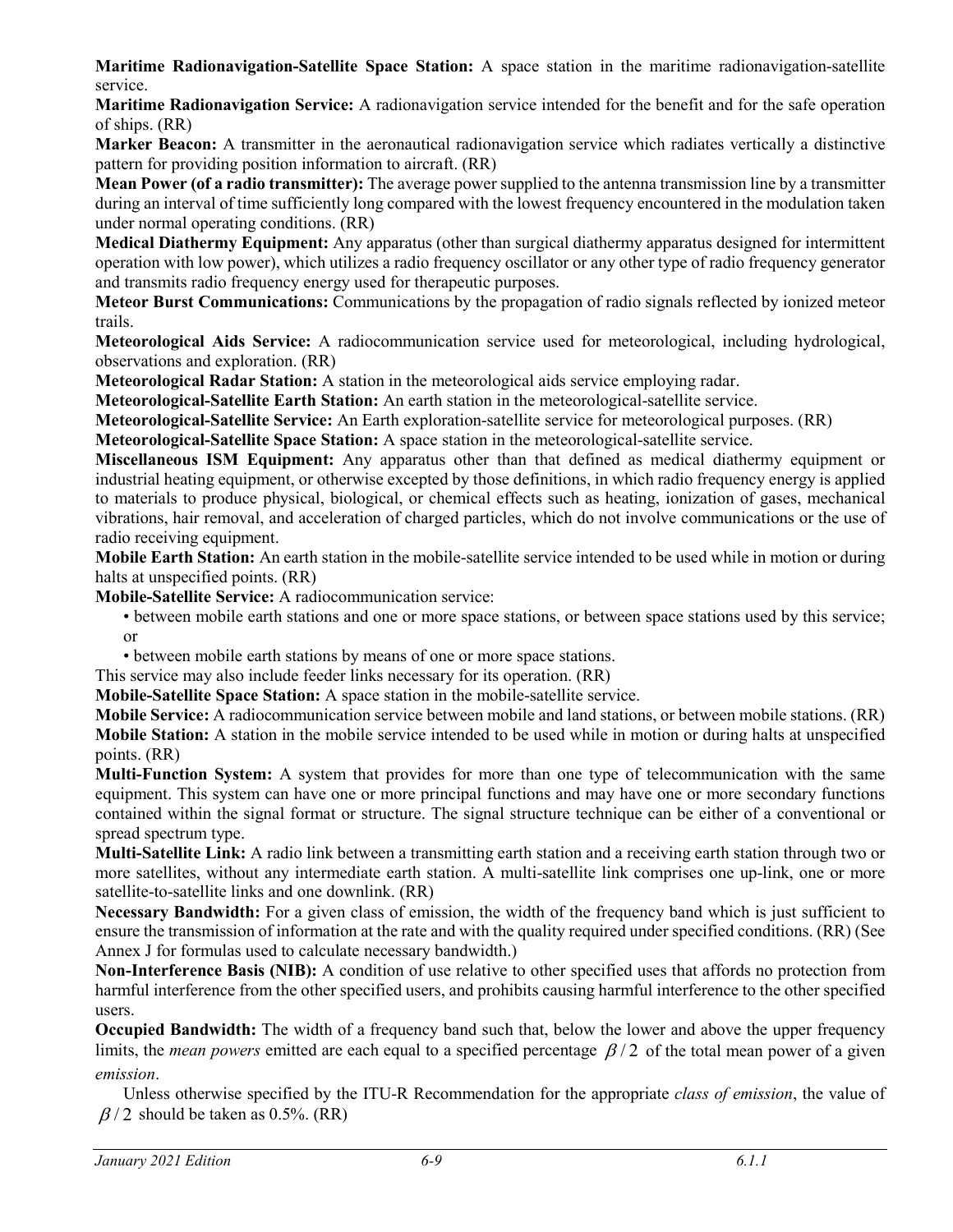**Oceanographic Data Interrogating Station:** A station in the maritime mobile service the emissions of which are used to initiate, modify or terminate functions of equipment directly associated with an oceanographic data station, including the station itself.

**Oceanographic Data Station:** A station in the maritime mobile service located on a ship, buoy, or other sensor platform the emissions of which are used for transmission of oceanographic data.

**Omnidirectional Range Station:** A radionavigation land station in the aeronautical radionavigation service providing direct indication of the bearing (omnibearing) of that station from an aircraft.

**On-Board Communication Station:** A low- powered mobile station in the maritime mobile service intended for use for internal communications on board a ship, or between a ship and its lifeboats and life rafts during lifeboat drills or operations, or for communication within a group of vessels being towed or pushed, as well as for line handling and mooring instructions. (RR)

**Orbit:** The path, relative to a specified frame of reference, described by the center of mass of a satellite or other object in space subjected primarily to natural forces, mainly the force of gravity. (RR)

**Out-of-Band Domain (of an emission):** The frequency range, immediately outside the necessary bandwidth but excluding the spurious domain, in which out-of-band emissions generally predominate. Out-of-band emissions, defined based on their source, occur in the out-of-band domain and, to a lesser extent, in the spurious domain. Spurious emissions likewise may occur in the out-of-band domain as well as in the spurious domain. (RR)

**Out-of-band Emission:** Emission on a frequency or frequencies immediately outside the necessary bandwidth which results from the modulation process, but excluding spurious emission. (RR)

**Passive Sensor:** A measuring instrument in the Earth exploration-satellite service or in the space research service by means of which information is obtained by reception of radio waves of natural origin. (RR)

**Peak Envelope Power (of a radio transmitter):** The average power supplied to the antenna transmission line by a transmitter during one radio frequency cycle at the crest of the modulation envelope taken under normal operating conditions. (RR)

**Perimeter Protection System:** A field disturbance sensor which uses buried leaky cables installed around a facility to detect any unauthorized entry or exit.

**Period (of a satellite):** The time elapsing between two consecutive passages of a satellite through a characteristic point on its orbit. (RR)

**Permissible Interference:**[5](#page-8-0) Observed or predicted interference which complies with quantitative interference and sharing criteria contained in these regulations or in ITU-R recommendations or in special agreements as provided for in these Regulations. (RR)

**Port Operations Service:** A maritime mobile service in or near a port, between coast stations and ship stations, or between ship stations, in which messages are restricted to those relating to the operational handling, the movement and the safety of ships and, in emergency, to the safety of persons. Messages which are of a public correspondence nature shall be excluded from this service. (RR)

**Portable Aircraft Station:** A portable station operating in the aeronautical mobile service.

**Port Station:** A coast station in the port operations service. (RR)

**Portable Land Mobile Station:** A portable station operating in the land mobile service.

**Portable Mobile Station:** A portable station operating in the mobile service.

**Portable Radiolocation Station:** A portable station operating in the radiolocation service.

**Portable Ship Station:** A portable station operating in the maritime mobile service.

**Portable Station:** A station designed to be carried by a person and capable of transmitting and/or receiving while in motion or during brief halts at unspecified locations.

**Power:** Whenever the power of a radio transmitter etc. is referred to it shall be expressed in one of the following forms, according to the class of emission, using the arbitrary symbols indicated:

- peak envelope power (PX or pX);
- mean power (PY or pY);
- carrier power (PZ or pZ).

For different classes of emission, the relationships between peak envelope power, mean power and carrier power, under the conditions of normal operation and of no modulation, are contained in ITU-R Recommendations which may be used as a guide. For use in formulae, the symbol p denotes power expressed in watts and the symbol P

<span id="page-8-0"></span> $<sup>5</sup>$  The terms "permissible interference" and "acceptable interference" are used in the coordination of frequency assignments</sup> between administrations. (RR)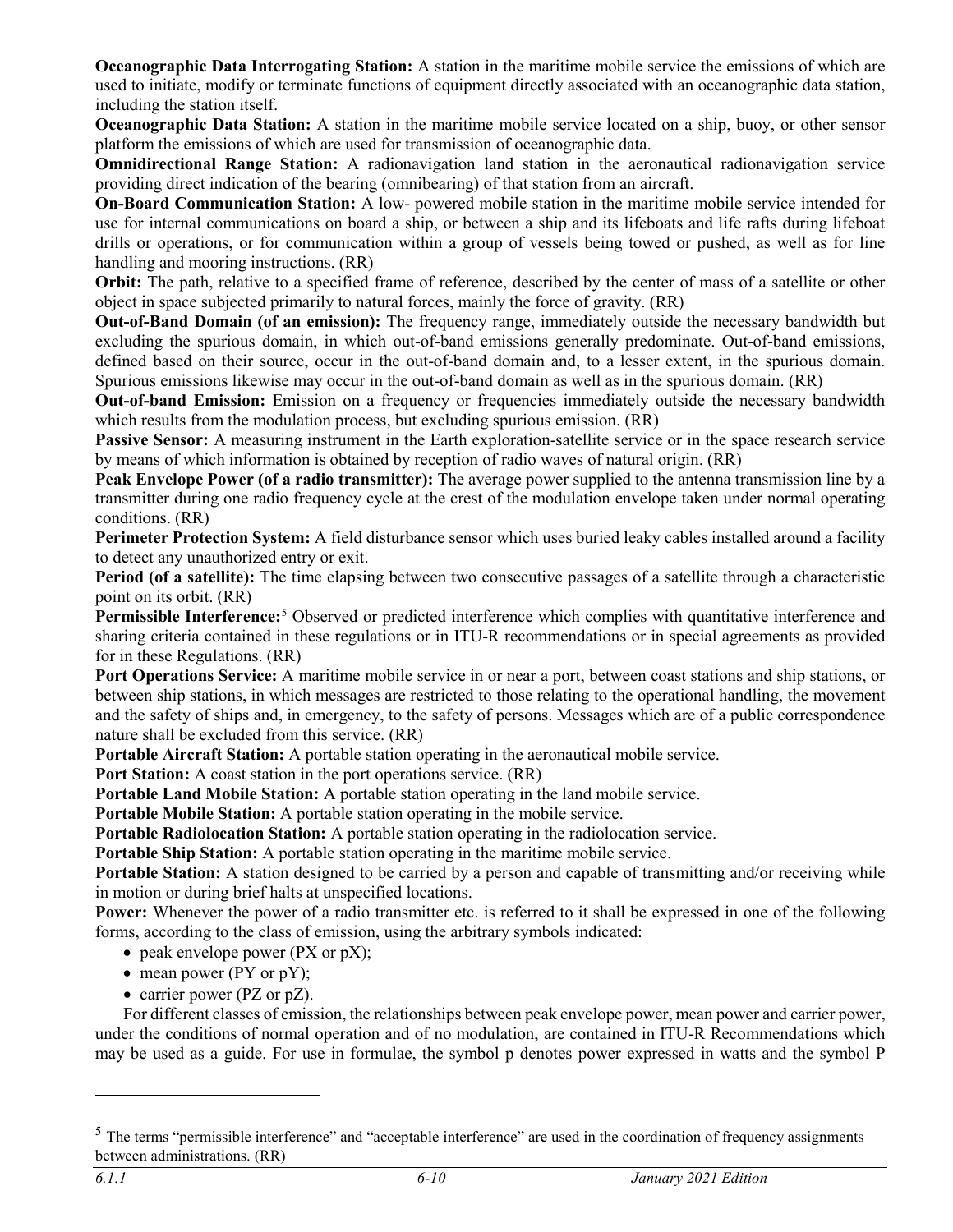denotes power expressed in decibels relative to a reference level. (RR) (See also Carrier Power of a Radio Transmitter, Effective Radiated Power, Mean Power of a Radio Transmitter, and Peak Envelope Power of a Radio Transmitter.)

**Primary Radar:** A radiodetermination system based on the comparison of reference signals with radio signals reflected from the position to be determined. (RR)

**Priority:** Priority, unless specifically qualified, is the right to occupy a specific frequency for authorized uses, free of harmful interference from stations of other agencies.

**Processing Gain:** The ratio of the post processing signal-to-noise ratio to the received signal-to-noise ratio, usually expressed in dB.

**Protection Ratio (R.F.):** The minimum value of the wanted-to-unwanted signal ratio, usually expressed in decibels, at the receiver input determined under specified conditions such that a specified reception quality of the wanted signal is achieved at the receiver output. (RR)

**Public Correspondence:** Any telecommunication which the offices and stations must, by reason of their being at the disposal of the public, accept for transmission. (RR)

**Radar:** A radiodetermination system based on the comparison of reference signals with radio signals reflected, or retransmitted, from the position to be determined. (RR)

**Radar Beacon (racon):** A transmitter-receiver associated with a fixed navigational mark which, when triggered by a radar, automatically returns a distinctive signal which can appear on the display of the triggering radar, providing range, bearing and identification information. (RR)

**Radar Beacon Precipitation Gage Station:** A transponder station in the meteorological aids service, the emissions of which are used for telemetering.

**Radar Beacon (racon) Station:** A station which employs a radar beacon (racon).

**Radar Transponder:** A receiver-transmitter facility the function of which is to transmit signals automatically when proper interrogation is received.

**Radiation:** The outward flow of energy from any source in the form of radio waves. (RR)

**Radio:** A general term applied to the use of radio waves. (RR)

**Radio Altimeter:** Radionavigation equipment, on board an aircraft or spacecraft, used to determine the height of the aircraft or the spacecraft above the Earth's surface or another surface. (RR)

**Radio Astronomy:** Astronomy based on the reception of radio waves of cosmic origin. (RR)

**Radio Astronomy Service:** A service involving the use of radio astronomy. (RR)

**Radio Astronomy Station:** A station in the radio astronomy service. (RR) (This is always a receiving station.)

**Radio Beacon Mobile Station:** A mobile station the emissions of which are used to determine its location.

**Radiobeacon Station:** A station in the radionavigation service the emissions of which are intended to enable a mobile station to determine its bearing or direction in relation to the radiobeacon station. (RR)

**Radiocommunication:** Telecommunication by means of radio waves. (RR)

**Radiocommunication Service:** A service as defined in this section involving the transmission, emission and/or reception of radio waves for specific telecommunication purposes. In these regulations, unless otherwise stated, any radiocommunication service relates to terrestrial radiocommunication. (RR)

**Radiodetermination:** The determination of the position, velocity and/or other characteristics of an object, or the obtaining of information relating to these parameters, by means of the propagation properties of radio waves. (RR) **Radiodetermination-Satellite Earth Station:** An fixed earth station in the radiodetermination-satellite service.

**Radiodetermination-Satellite Mobile Earth Station:** A mobile earth station in the radiodetermination-satellite service.

**Radiodetermination-Satellite Service:** A radiocommunication service for the purpose of radiodetermination involving the use of one or more space stations. This service may also include feeder links necessary for its own operation. (RR)

**Radiodetermination-Satellite Space Station:** A space station in the radiodetermination-satellite service.

**Radiodetermination Service:** A radiocommunication service for the purpose of radiodetermination. (RR)

**Radiodetermination Station:** A station in the radiodetermination service. (RR)

**Radio Direction-Finding:** Radiodetermination using the reception of radio waves for the purpose of determining the direction of a station or object. (RR)

**Radio Direction-Finding Station:** A radiodetermination station using radio direction-finding. (RR)

**Radiolocation:** Radiodetermination used for purposes other than those of radionavigation. (RR)

**Radiolocation Land Station:** A station in the radiolocation service not intended to be used while in motion. (RR)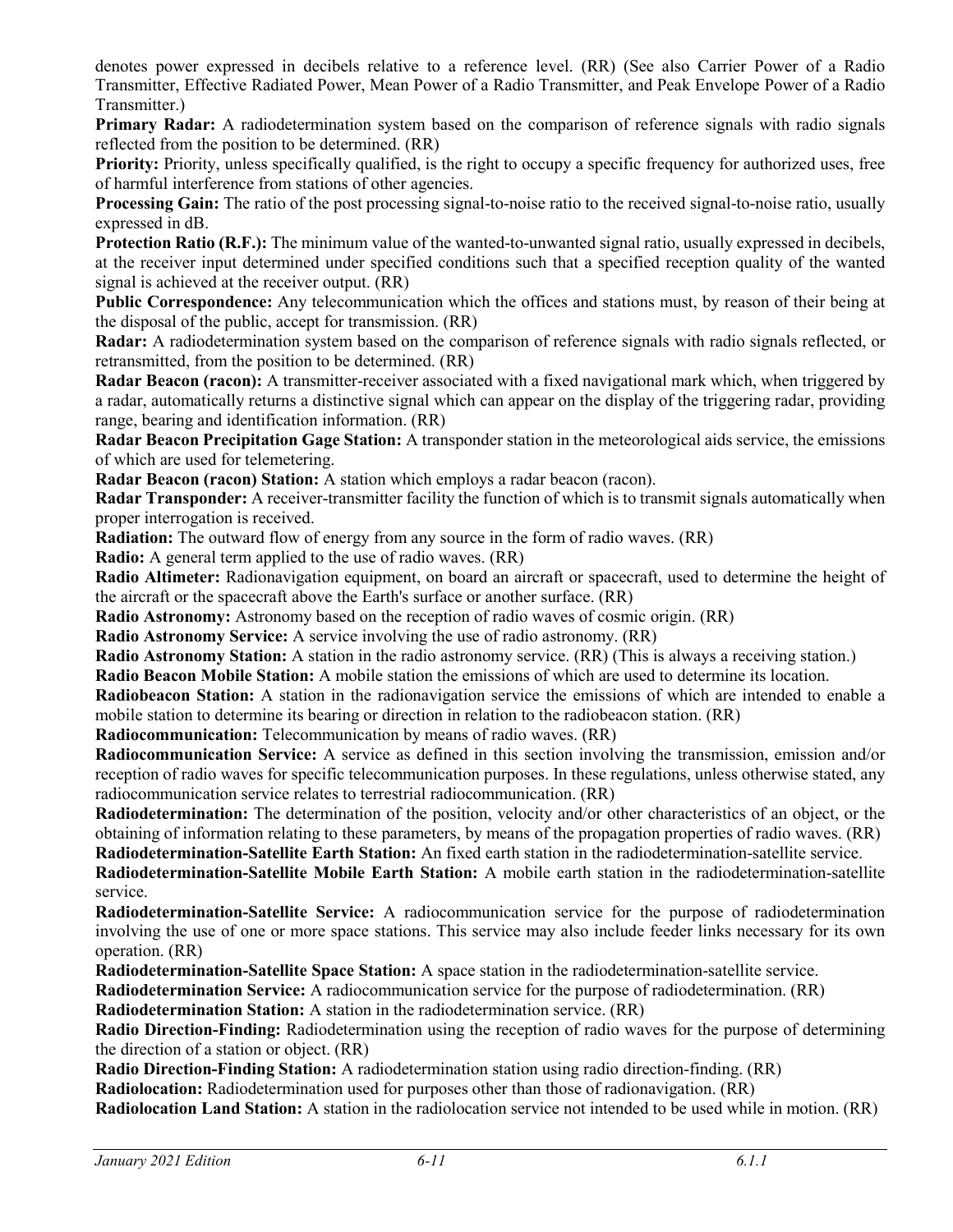**Radiolocation Mobile Station:** A station in the radiolocation service intended to be used while in motion or during halts at unspecified points. (RR)

**Radiolocation-Satellite Service:** A radiodetermination-satellite service used for the purpose of radiolocation. This service may also include the feeder links necessary for its operation. (RR)

**Radiolocation Service:** A radiodetermination service for the purpose of radiolocation. (RR)

**Radionavigation:** Radiodetermination used for the purposes of navigation, including obstruction warning. (RR)

**Radionavigation Land Station:** A station in the radionavigation service not intended to be used while in motion. (RR)

**Radionavigation Land Test Station (Maintenance Test Facility):** A radionavigation land station in the aeronautical radionavigation service which is used as a radionavigation calibration station for the transmission of essential information in connection with the testing and calibration of aircraft navigational aids, receiving equipment and interrogators at predetermined surface locations. The primary purpose of this facility is to permit maintenance testing by aircraft radio service personnel.

**Radionavigation Land Test Station (Operational Test Facility):** A radionavigation land station in the aeronautical radionavigation service which is used as a radionavigation calibration station for the transmission of essential information in connection with the testing and calibration of aircraft navigational aids, receiving equipment and interrogators at predetermined surface locations. The primary purpose of this facility is to permit the pilot to check a radionavigation system aboard the aircraft prior to takeoff.

**Radionavigation Mobile Station:** A station in the radionavigation service intended to be used while in motion or during halts at unspecified points. (RR)

**Radionavigation-Satellite Earth Station:** An earth station in the radionavigation-satellite service.

**Radionavigation-Satellite Mobile Earth Station:** A mobile earth station in the radionavigation-satellite service. **Radionavigation-Satellite Service:** A radiodetermination-satellite service used for the purpose of radionavigation. This service may also include feeder links necessary for its operation. (RR)

**Radionavigation-Satellite Space Station:** A space station in the radionavigation-satellite service.

**Radionavigation Service:** A radiodetermination service for the purpose of radionavigation. (RR)

**Radio Range Station:** A radionavigation land station in the aeronautical radionavigation service providing radial equisignal zones. (In certain instances a radio range station may be placed on board a ship.)

**Radiosonde:** An automatic radio transmitter in the meteorological aids service usually carried on an aircraft, free balloon, kite, or parachute, and which transmits meteorological data. (RR)

**Radiosonde Ground Station:** A station in the meteorological aids service employing a ground station associated with a radiosonde.

**Radiosonde Station:** A station in the meteorological aids service employing a radiosonde.

**Radiotelegram:** A telegram, originating in or intended for a mobile station or a mobile earth station transmitted on all or part of its route over the radiocommunication channels of the mobile service or of the mobile-satellite service. (RR)

**Radiotelemetry:** Telemetry by means of radio waves. (RR)

**Radiotelephone Call:** A telephone call, originating in or intended for a mobile station or a mobile earth station, transmitted on all or part of its route over the radiocommunication channels of the mobile service or of the mobilesatellite service. (RR)

**Radiotelex Call:** A telex call, originating in or intended for a mobile station or a mobile earth station, transmitted on all or part of its route over the radiocommunication channels of the mobile service or the mobile-satellite service. (RR)

**Radio Waves or Hertzian Waves:** Electromagnetic waves of frequencies arbitrarily lower than 3000 GHz, propagated in space without artificial guide. (RR)

**Reduced Carrier Single-Sideband Emission:** A single-sideband emission in which the degree of carrier suppression enables the carrier to be reconstituted and to be used for demodulation. (RR)

**Reference Frequency:** A frequency having a fixed and specific position with respect to the assigned frequency. The displacement of this frequency with respect to the assigned frequency has the same absolute value and sign that the displacement of the characteristic frequency has with respect to the center of the frequency band occupied by the emission. (RR) (See also Characteristic Frequency.)

**Reflecting Satellite:** A satellite intended to reflect radiocommunication signals. (RR)

**Restricted Radiation Device:** A device in which the generation of radio frequency energy is intentionally incorporated into the design, and in which the radio frequency energy is conducted along wires or is radiated, exclusive of transmitters for which provisions are made under those parts of Chapter 7 other than Section 7.9, and exclusive of Industrial, Scientific, and Medical (ISM) equipment.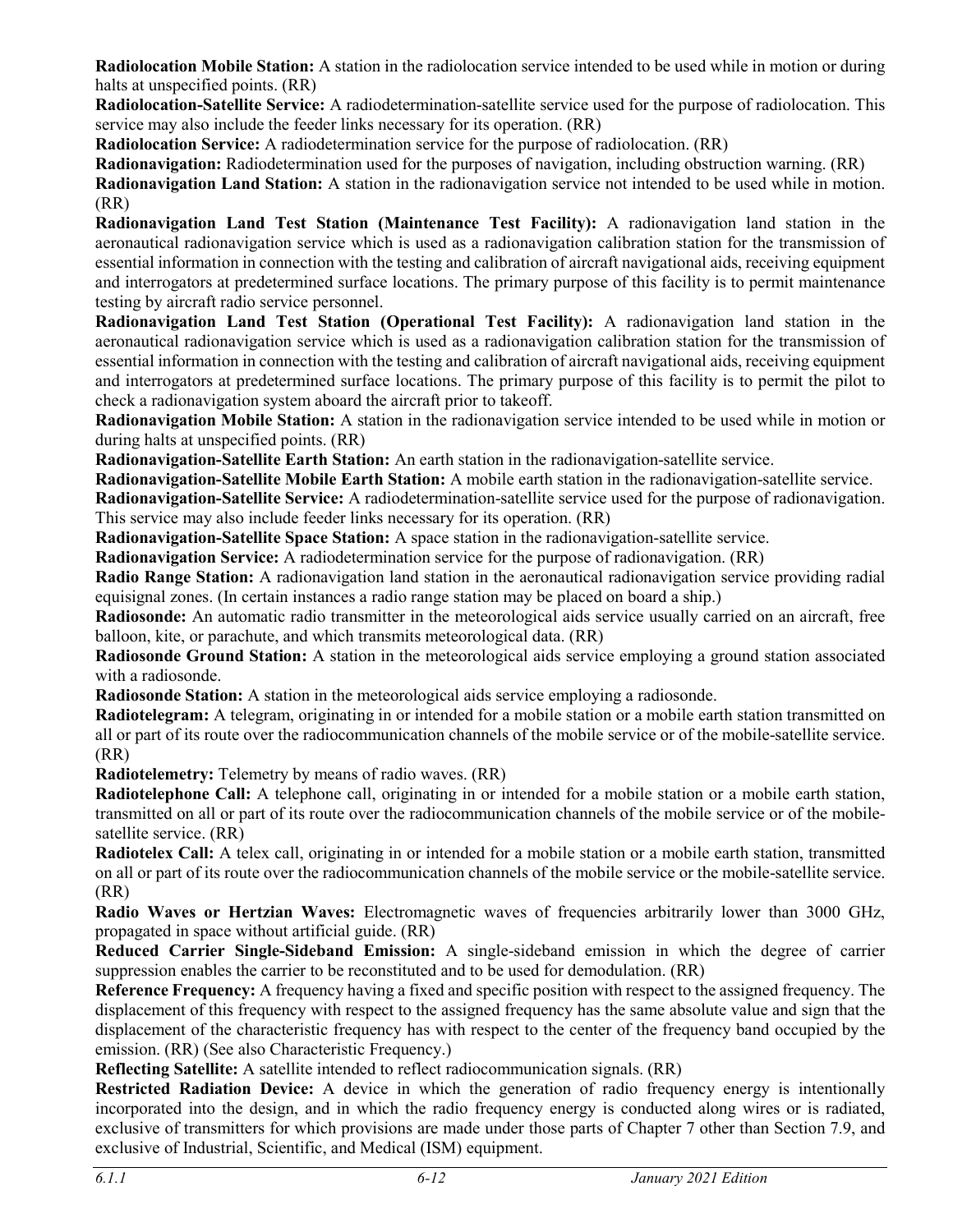**Re-usable Launch Vehicle (RLV):** A booster rocket that can be recovered after launch, refurbished, and relaunched.

**Right-Hand (or Clockwise) Polarized Wave:** An elliptically or circularly-polarized wave, in which the electric field vector, observed in any fixed plane, normal to the direction of propagation, whilst looking in the direction of propagation, rotates with time in a right-hand or clockwise direction. (RR)

**RF Stabilized Arc Welder:** Any welding equipment that utilizes radio frequency energy to initiate and stabilize the arc. An RF stabilized arc welder includes the source of the RF and welding currents, the welding torch, and all interconnecting cables.

**Safety Service:** Any radiocommunication service used permanently or temporarily for the safeguarding of human life and property. (RR)

**Satellite:** A body which revolves around another body of preponderant mass and which has a motion primarily and permanently determined by the force of attraction of that other body. (RR)

**Satellite Emergency Position-Indicating Radiobeacon:** An earth station in the mobile-satellite service the emissions of which are intended to facilitate search and rescue operations. (RR)

**Satellite Link:** A radio link between a transmitting earth station and a receiving earth station through one satellite. A satellite link comprises one uplink and one downlink. (RR)

**Satellite Network:** A satellite system or a part of a satellite system, consisting of only one satellite and the cooperating earth stations. (RR)

**Satellite System:** A space system using one or more artificial earth satellites. (RR)

**Secondary Radar:** A radiodetermination system based on the comparison of reference signals with radio signals retransmitted from the position to be determined. (RR)

**Semi-Duplex Operation:** A method which is simplex operation at one end of the circuit and duplex operation at the other[.3\(](#page-0-1)RR)

**Ship Earth Station:** A mobile earth station in the maritime mobile-satellite service located on board ship. (RR)

**Ship's Emergency Transmitter:** A ship's transmitter to be used exclusively on a distress frequency for distress, urgency or safety purposes. (RR)

**Ship Movement Service:** A safety service in the maritime mobile service other than a port operations service, between coast stations and ship stations, or between ship stations, in which messages are restricted to those relating to the movement of ships. Messages which are of a public correspondence nature shall be excluded from this service. (RR)

**Ship Station:** A mobile station in the maritime mobile service located on board a vessel which is not permanently moored, other than a survival craft station. (RR)

**Simplex Operation:** Operating method in which transmission is made possible alternately in each direction of a telecommunication channel, for example, by means of manual control. (RR)

**Single-Sideband Emission:** An amplitude modulated emission with one sideband only. (RR)

**Software Defined Radio:** A radio in which radio frequency operating parameters including, but not limited to, frequency range, modulation type, or output power is able to be set or altered by software after the normal installation process.

**Sounder Network Station:** A station equipped with an ionosphere sounder used for the real time selection of frequencies for operational communication circuits.

**Sounder Prediction Station:** A station equipped with an ionosphere sounder for real time monitoring of upper atmosphere phenomena or to obtain data for the prediction of propagation conditions.

**Spacecraft:** A man-made vehicle which is intended to go beyond the major portion of the Earth's atmosphere. (RR) **Space Operation Earth Station:** An earth station in the space operation service.

**Space Operation Service:** A radiocommunication service concerned exclusively with the operation of spacecraft, in particular space tracking, space telemetry and space telecommand. These functions will normally be provided within the service in which the space station is operating. (RR)

**Space Operation Space Station:** A space station in the space operation service.

**Space Radiocommunication:** Any radiocommunication involving the use of one or more space stations or the use of one or more reflecting satellites or other objects in space. (RR)

**Space Research Earth Station:** An earth station in the space research service.

**Space Research Service:** A radiocommunication service in which spacecraft or other objects in space are used for scientific or technological research purposes. (RR)

**Space Research Space Station:** A space station in the space research service.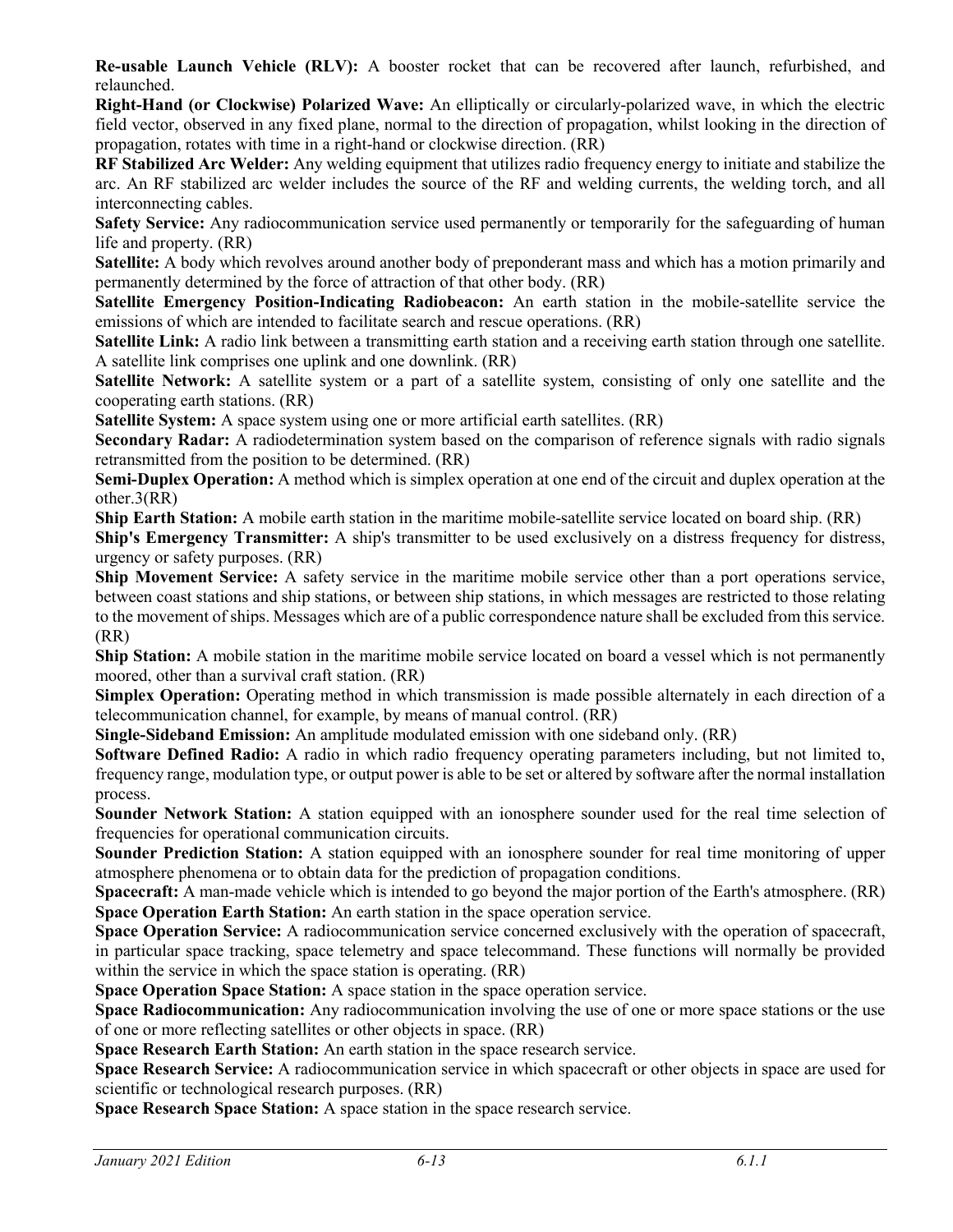**Space Station:** A station located on an object which is beyond, is intended to go beyond, or has been beyond, the major portion of the Earth's atmosphere. (RR)

**Space System:** Any group of cooperating earth stations and/or space stations employing space radiocommunication for specific purposes. (RR)

**Space Telecommand:** The use of radiocommunication for the transmission of signals to a space station to initiate, modify or terminate functions of equipment on an associated space object, including the space station. (RR)

**Space Telecommand Earth Station:** An earth station the emissions of which are used for space telecommand.

**Space Telecommand Space Station:** A space station which receives emissions used for space telecommand.

**Space Telemetering Earth Station:** An earth station which receives emissions used for space telemetering.

**Space Telemetering Space Station:** A space station the emissions of which are used for space telemetering. **Space Telemetry:** The use of telemetry for the transmission from a space station of results of measurements made in a spacecraft, including those relating to the functioning of the spacecraft. (RR)

**Space Tracking:** Determination of the orbit, velocity or instantaneous position of an object in space by means of radiodetermination, excluding primary radar, for the purpose of following the movement of the object. (RR)

**Space Tracking Earth Station:** An earth station which transmits or receives emissions used for space tracking.

**Space Tracking Space Station:** A space station which transmits or receives and retransmits emissions used for space tracking.

**Space Transponder:** A receiver-transmitter combination on board a satellite or space craft which receives a signal and transmits it at a different carrier frequency.

**Special Service:** A radiocommunication service, not otherwise defined in this section, carried on exclusively for specific needs of general utility, and not open to public correspondence. (RR)

**Specialized Mobile Radio Service:** A radio service in which licensees provide land mobile communications services in the 800 MHz and 900 MHz bands on a commercial basis to entities eligible to be licensed under this part, federal government entities, and individuals.

**Spread Spectrum:** A signal structuring technique that employs direct sequence, frequency hopping or a hybrid of these, which can be used for multiple access and/or multiple functions. This technique decreases the potential interference to other receivers while achieving privacy and increasing the immunity of spread spectrum receivers to noise and interference. Spread spectrum generally makes use of a sequential noise-like signal structure to spread the normally narrowband information signal over a relatively wide band of frequencies. The receiver correlates the signals to retrieve the original information signal.

**Spurious Domain (of an emission):** The frequency range beyond the out-of-band domain in which spurious emissions generally predominate. (RR)

**Spurious Emission:** Emission on a frequency or frequencies which are outside the necessary bandwidth and the level of which may be reduced without affecting the corresponding transmission of information. Spurious emissions include harmonic emissions, parasitic emissions, intermodulation products and frequency conversion products, but exclude out-of-band emissions. (RR)

**Squelch:** A circuit function that acts to suppress the audio output of a receiver.

**Standard Frequency and Time Signal Station:** A station in the standard frequency and time signal service. (RR) **Standard Frequency and Time Signal-Satellite Service:** A radiocommunication service using space stations on earth satellites for the same purpose as those of the standard frequency and time signal service. This service may also include feeder links necessary for its operation. (RR)

**Standard Frequency and Time Signal-Satellite Space Station:** A space station in the standard frequency and time signal-satellite service.

**Standard Frequency and Time Signal Service:** A radiocommunication service for scientific, technical and other purposes, providing the transmission of specified frequencies, time signals, or both, of stated high precision, intended for general reception. (RR)

**Station:** One or more transmitters or receivers or a combination of transmitters and receivers, including the accessory equipment, necessary at one location for carrying on a radiocommunication service, or the radio astronomy service. Each station shall be classified by the service in which it operates permanently or temporarily. (RR)

**Suppressed Carrier Single-Sideband Emission:** A single-sideband emission in which the carrier is virtually suppressed and not intended to be used for demodulation. (RR) Steerable Satellite Beam: A satellite antenna beam that can be re-pointed. (RR)

**Surface Telemetering Land Station:** A telemetering land station the emission of which are intended to be received on the surface of the Earth.

**Surface Telemetering Mobile Station:** A telemetering mobile station located on the surface of the Earth and the emissions of which are intended to be received on the surface of the Earth.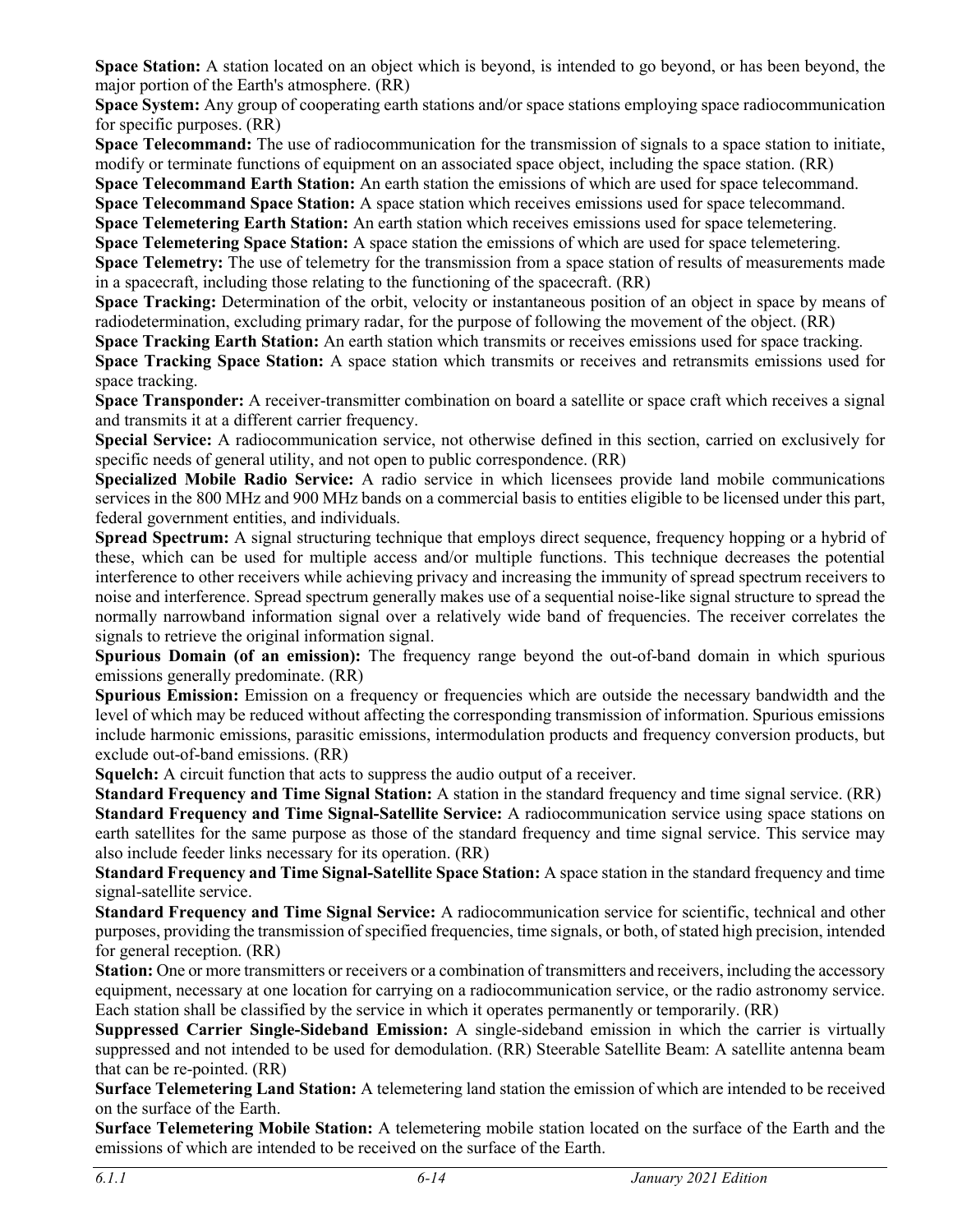**Surveillance Radar Station:** A radionavigation land station in the aeronautical radionavigation service employing radar to display the presence of aircraft within its range. (In certain instances, a surveillance radar station may be placed on board a ship.)

**Survival Craft Station:** A mobile station in the maritime mobile service or the aeronautical mobile service intended solely for survival purposes and located on any lifeboat, life raft or other survival equipment. (RR)

**Telecommand:** The use of telecommunication for the transmission of signals to initiate, modify or terminate functions of equipment at a distance. (RR)

**Telecommand Aeronautical Station:** A land station in the aeronautical mobile service the emissions of which are used for terrestrial telecommand.

**Telecommand Aircraft Station:** A mobile station in the aeronautical mobile service the emissions of which are used for terrestrial telecommand.

**Telecommand Base Station:** A land station in the land mobile service the emissions of which are used for terrestrial telecommand.

**Telecommand Coast Station:** A land station in the maritime mobile service the emissions of which are used for terrestrial telecommand.

**Telecommand Fixed Station:** A fixed station in the fixed service the emissions of which are used for terrestrial telecommand.

**Telecommand Land Station:** A land station in the mobile service the emissions of which are used for terrestrial telecommand.

**Telecommand Land Mobile Station:** A mobile station in the land mobile service the emissions of which are used for terrestrial telecommand.

**Telecommand Mobile Station:** A mobile station in the mobile service the emissions of which are used for terrestrial telecommand.

**Telecommand Ship Station:** A mobile station in the maritime mobile service the emissions of which are used for terrestrial telecommand.

**Telecommunication:** Any transmission, emission or reception of signs, signals, writing, images and sounds or intelligence of any nature by wire, radio, optical or other electromagnetic systems. (RR)

**Telegram:** Written matter intended to be transmitted by telegraphy for delivery to the addressee. This term also includes radiotelegrams unless otherwise specified. In this definition the term telegraphy has the same general meaning as defined in the convention. (RR)

**Telegraphy:** A form of telecommunication in which the transmitted information is intended to be recorded on arrival as a graphic document; the transmitted information may sometimes be presented in an alternative form or may be stored for subsequent use. (RR)

**Telemetering Fixed Station:** A fixed station the emissions of which are used for telemetering.

**Telemetering Land Station:** A land station the emissions of which are used for telemetering.

**Telemetering Mobile Station:** A mobile station the emissions of which are used for telemetering.

**Telemetry:** The use of telecommunication for automatically indicating or recording measurements at a distance from the measuring instrument. (RR)

**Telephony:** A form of telecommunication primarily intended for the exchange of information in the form of speech. (RR)

**Television:** A form of telecommunication for the transmission of transient images of fixed or moving objects. (RR) **Terrestrial Radiocommunication:** Any radiocommunication other than space radiocommunication or radio astronomy. (RR)

**Terrestrial Station:** A station effecting terrestrial radiocommunication. In these Regulations, unless otherwise stated, any station is a terrestrial station. (RR)

**Time-Gated Direct Sequence Spread Spectrum:** Direct-Sequence Spread Spectrum where the transmitter is on only for a short fraction of a time interval. The on-time can be periodic or random within a time interval.

**Transportable Station:** A station which is transferred to various fixed locations but is not intended to be used while in motion.

**Travelers Information Station:** A base station in the Land Mobile Service used to transmit non-commercial voice information pertaining to traffic and road conditions, traffic hazard and travelers advisories, directions, availability of lodging, rest stops and service stations, and descriptions of local points of interest.

**Tropospheric Scatter:** The propagation of radio waves by scattering as a result of irregularities or discontinuities in the physical properties of the troposphere. (RR)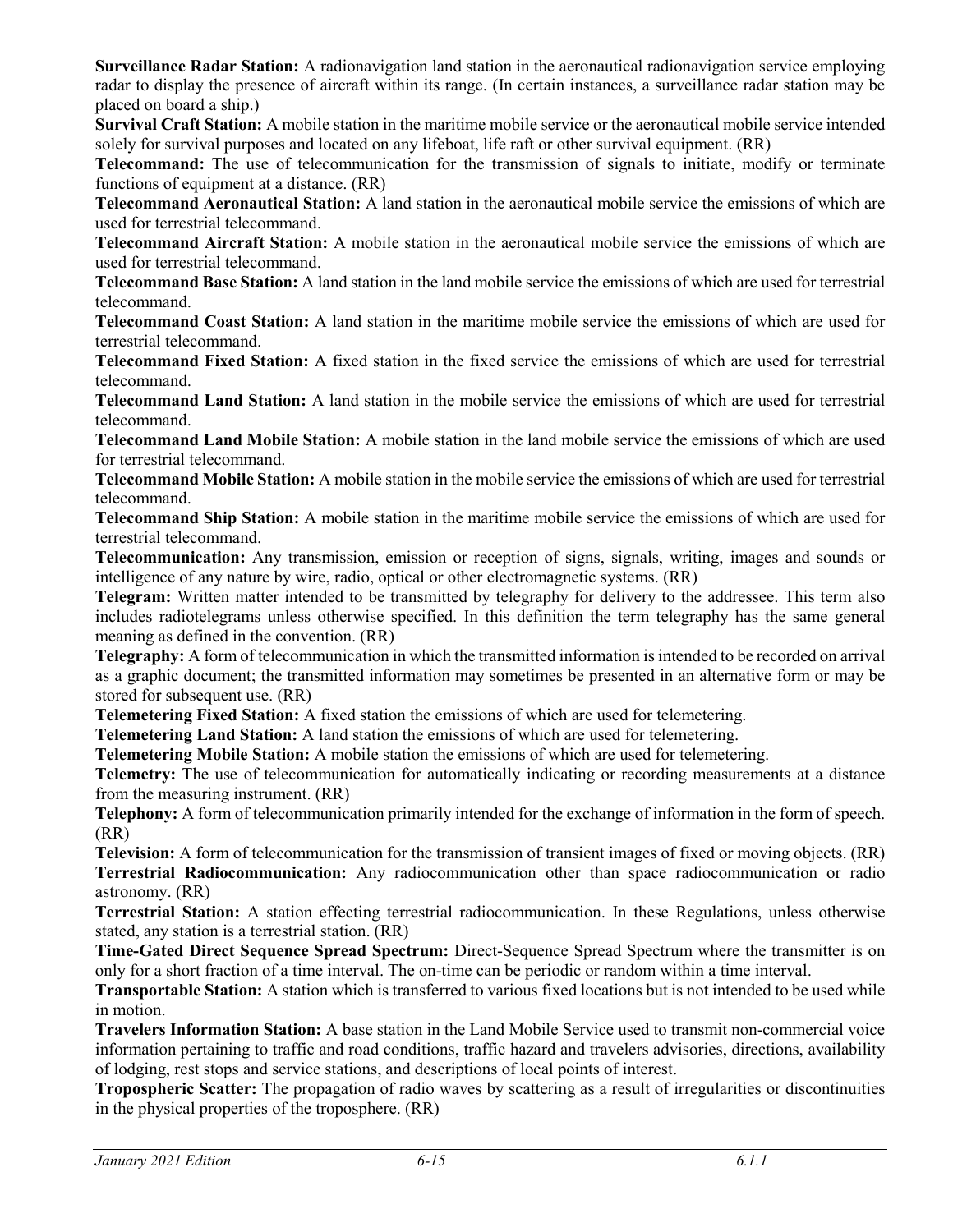**Ultrasonic Equipment:** Any apparatus which generates radio frequency energy and utilizes that energy to excite or drive an electro-mechanical transducer for the production of sonic or ultrasonic mechanical energy for industrial, scientific, medical, or other non-communication purposes.

**Ultra-Wideband Radar:** A radar having an instantaneous bandwidth greater than 25 percent of its center frequency. **United States:** The term "United States" includes the 50 States and the District of Columbia. (See also definition for "Conterminous United States" and "United States and Possessions.")

**United States and Possessions:** The term "United States and Possessions" includes the 50 states, the District of Columbia, the Commonwealth of Puerto Rico, and the territories and possessions (but less the Canal Zone). (See also definitions for "Conterminous United States" and "United States.")

**Unwanted Emissions:** Consist of spurious emissions and out-of-band emissions. (RR)

**War Emergency:**[6](#page-14-0) Any condition proclaimed by the President, under the war emergency power granted to him by Section 706 of the Communications Act of 1934, as amended, that affects the national defense or security of the United States.

**Wired Radio Frequency Systems:** Systems employing restricted radiation devices in which the radio frequency energy is conducted or guided along wires or in cables, including electric power and telephone lines.

#### **6.1.2 Stations (alphabetical by classes)**

1. Where a definition is followed by the parenthetical expression "(RR)," it is an indication that the definition is in the ITU Radio Regulations.

2. The suffix "R" shall be added to the established class of station (STC) symbol only if the station is to be used primarily as a repeater in the bands:

29.89-50.00 MHz (exclusive federal bands)

138.00-144.00 MHz 148.00-149.90 MHz 150.05-150.80 MHz 162.00-174.00 MHz 406.10-420.00 MHz

For this purpose, a repeater consists of a radio transmitter, a radio receiver and coupling between the two so as to retransmit unchanged in intelligence the received signal.

3. The following definitions of Stations and associated Station Class (STC-see Section 9.8.2, Para. 15a. through 15c.) symbols are used on federal frequency assignments as applicable.

**FAB**--Aeronautical Broadcast Station: An aeronautical station which makes scheduled broadcasts of meteorological information and notices to airmen. (In certain instances, an aeronautical broadcast station may be placed on board a ship.)

**TB**--Aeronautical Earth Station: An earth station in the fixed-satellite service or in some cases in the aeronautical mobile-satellite service located at a specified fixed point on land to provide a feeder link for the aeronautical mobilesatellite service. (RR)

**ALA**--Aeronautical Marker Beacon Station: A radionavigation land station in the aeronautical radionavigation service which employs a marker beacon.

**EJ**--Aeronautical Mobile-Satellite Space Station: A space station in the aeronautical mobile-satellite service. (RR)

**ALC**--Aeronautical Radar Beacon (racon) Station: A land station in the aeronautical radionavigation service which employs a radar beacon (racon).

**ALB**--Aeronautical Radiobeacon Station: A radiobeacon station in the aeronautical radionavigation service intended for the benefit of aircraft.

**AL**--Aeronautical Radionavigation Land Station: A land station in the aeronautical radionavigation service not intended for use while in motion.

<span id="page-14-0"></span>*<sup>6</sup> According to Section 706, a war emergency may be proclaimed as a result of:*

*(1) war,*

- *(4) disaster,*
- *(5) other national emergency, or*
- *(6) to preserve the neutrality of the United States.*

*<sup>(2)</sup> threat of war,*

*<sup>(3)</sup> a state of public peril,*